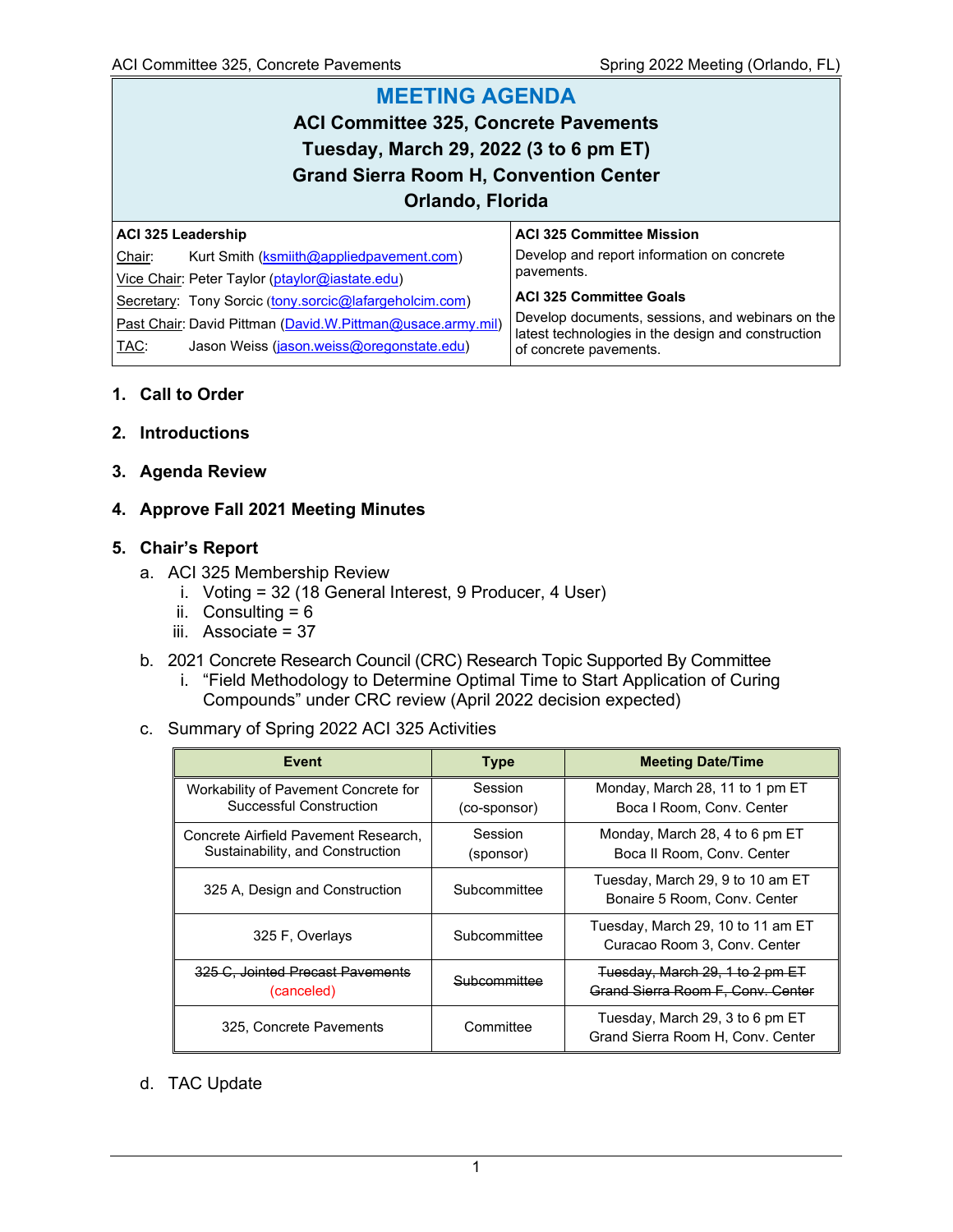# **6. Subcommittee/Task Force/Task Group Reports**

- a. 325-A, Design and Construction of Concrete Pavements (Killingsworth)
- b. 325-C, Jointed Precast Concrete Pavements (Tayabji)
- c. 325-F, Concrete Pavement Overlays (Taylor)
- d. Task Force on Continuously Reinforced Concrete Pavements (Smith)

#### **7. Committee Review of Comments on ACI 325.12R-02, Guide for Design of Jointed Concrete Pavements for Streets and Local Roads**

#### **8. Technical Sessions**

- a. Spring 2022 Meeting, March 27-31, Orlando, Florida
	- i. Concrete Airfield Pavement Design and Construction (Mark Wierciszewski/Gary Mitchell)
	- ii. Workability of Pavement Concrete (co-sponsor with ACI 238)
- b. Fall 2022 Meeting, October 23-27, Dallas, Texas
	- i. Concrete Roundabouts (Shiraz Tayabji/Tom Van Dam)
		- Preliminary ACI approval, December 17, 2021
		- Final session request due April 1, 2022
- c. Spring 2023 Meeting, April 2-6, 2023, San Francisco, California
	- i. Concrete Pavement Design Optimization
		- Champions: Somayeh Nassiri, Jim Mack, Nigel Parkes
		- Preliminary session request due April 1, 2022
- d. Fall 2023 Meeting, October 29-November 2, 2023, Boston, Massachusetts
	- i. Topic? Champions? Preliminary session request due October 28, 2022

Helpful Link to Request Preliminary and Final Sessions (will require log-in):

<https://www.concrete.org/events/conventions/future-conventions/request-a-session.aspx>

#### **9. Mini Sessions**

- a. First hour of Committee's regular meeting
- b. Next targeted convention for mini-session: Fall 2022 (Dallas)
	- i. Concrete Pavement Design Optimization
		- Champions: Somayeh Nassiri and Nigel Parkes
		- Request due: April 1, 2022

#### **10. Liaison Reports**

| a. ACI 327 (RCC)               | h. CPTech Center               |
|--------------------------------|--------------------------------|
| b. ACI 330 (Parking Lots)      | ACPA                           |
| c. ACI 522 (Pervious Concrete) | <b>NRMCA</b>                   |
| d. FHWA                        | k. PCA                         |
| e. FAA                         | <b>ISCP</b>                    |
| COE<br>f.                      | m. Other Groups/Organizations? |
| TRB<br>a                       |                                |